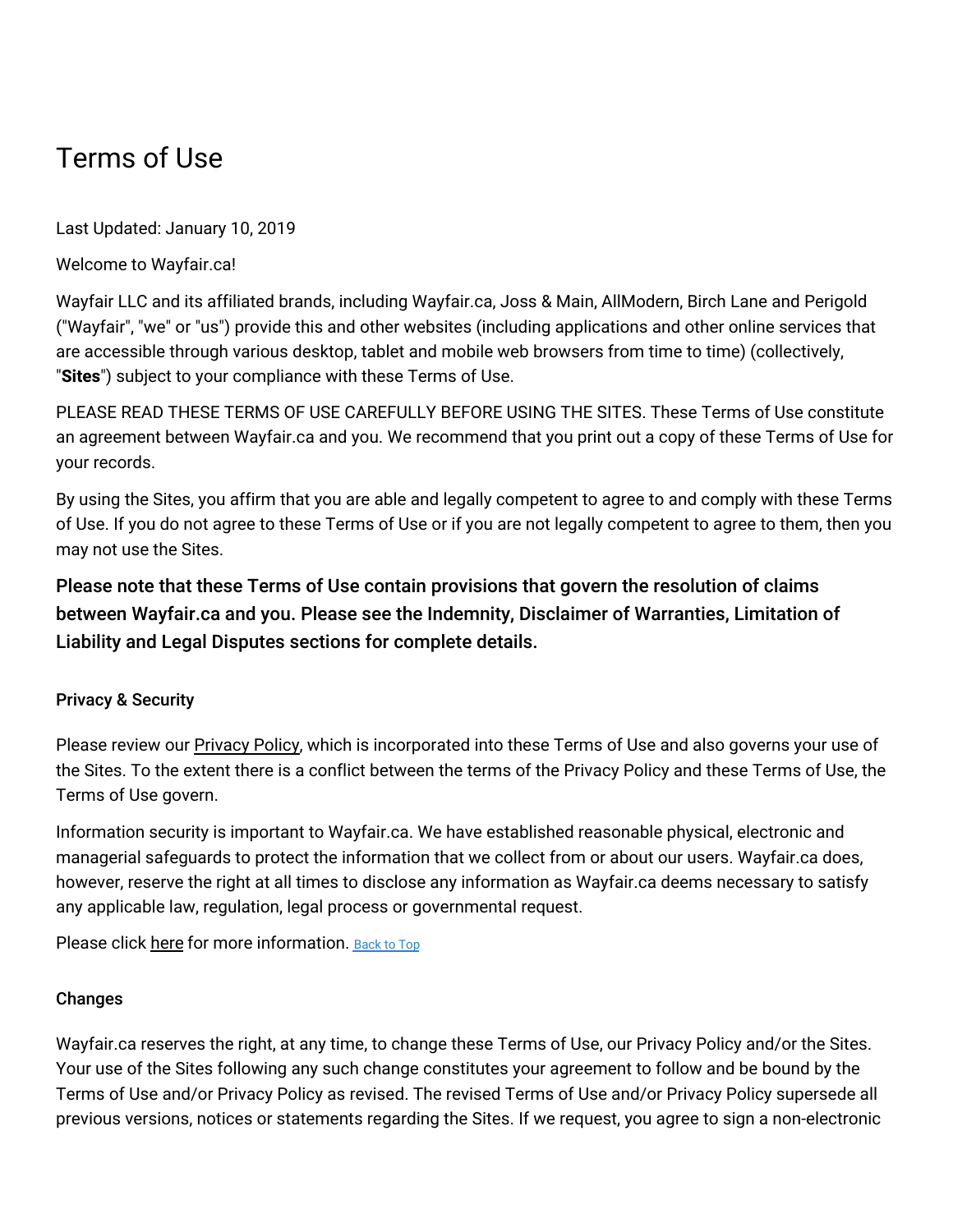version of these Terms of Use.

We will notify you of any change to these Terms of Use by updating the "Last Updated" date at the top of this webpage. [Back](#wfca-terms-top) to Top

# Intellectual Property Rights

The Sites contain valuable trademarks and service marks owned and used by Wayfair.ca, including but not limited to, WAYFAIR.CA, the Wayfair.ca design logo, and the tag line "a zillion things home" (collectively, the "**Wayfair.ca Marks**"). Any use of the Wayfair.ca Marks without the prior written permission of Wayfair.ca is strictly prohibited. The arrangement and layout of the Sites, including but not limited to, the Wayfair.ca Marks, images, text, graphics, buttons, screenshots, music, digitally downloadable files, and other content or material (collectively, the "**Site Content**"), are the sole and exclusive property of Wayfair.ca.

UNAUTHORIZED COPYING, REPRODUCTION, MODIFYING, REPUBLISHING, UPLOADING, DOWNLOADING, POSTING, TRANSMITTING, MAKING DERIVATIVE WORKS OF OR DUPLICATING ALL OR ANY PART OF THE SITES IS PROHIBITED.

Wayfair.ca uses a network of independent product and content suppliers, distributors and other such third parties to supply some of the products and content advertised on the Sites. All other trademarks, service marks, product names, package designs and company names or logos associated with these product and content suppliers, distributors and other such third parties that are not owned by us but appear on the Sites are the property of their respective owners.

For claims of copyright infringement, please see our [Copyright](https://terms.wayfair.io/en-CA#wfca-copyright) Policy. [Back](#wfca-terms-top) to Top

#### User-Generated Content

From time to time, the Sites permit the submission of content, such as comments, blogs and product reviews, generated by you and others users ("**User Content**").

You are solely responsible for your own User Content and the consequences of posting or publishing it. Any User Content or other material, information or ideas that you submit to or post or publish on the Sites is nonconfidential and non-proprietary.

By submitting User Content, you represent and warrant to Wayfair.ca that: (i) your User Content does not violate any copyright, trademark, trade secret, patent or other intellectual property right, any right of privacy or publicity of any third party or any applicable law, rule or regulation, (ii) you own or have the legal right to use and authorize Wayfair.ca to use your User Content, including written consent to use of any product or the name, voice, likeness or any other applicable personal rights of each identifiable person featured or referenced in your User Content and (iii) your User Content does not violate Wayfair.ca's Acceptable Use Policy set forth below.

As between you and Wayfair.ca, you will retain all of your ownership rights in and to your User Content. By submitting User Content to Wayfair.ca, you hereby grant to Wayfair.ca a perpetual, worldwide, non-exclusive, irrevocable, royalty-free, sublicensable (through multiple tiers) and transferable right and license to use, reproduce, distribute, edit, modify, translate, reformat, prepare derivative works based upon, display publicly,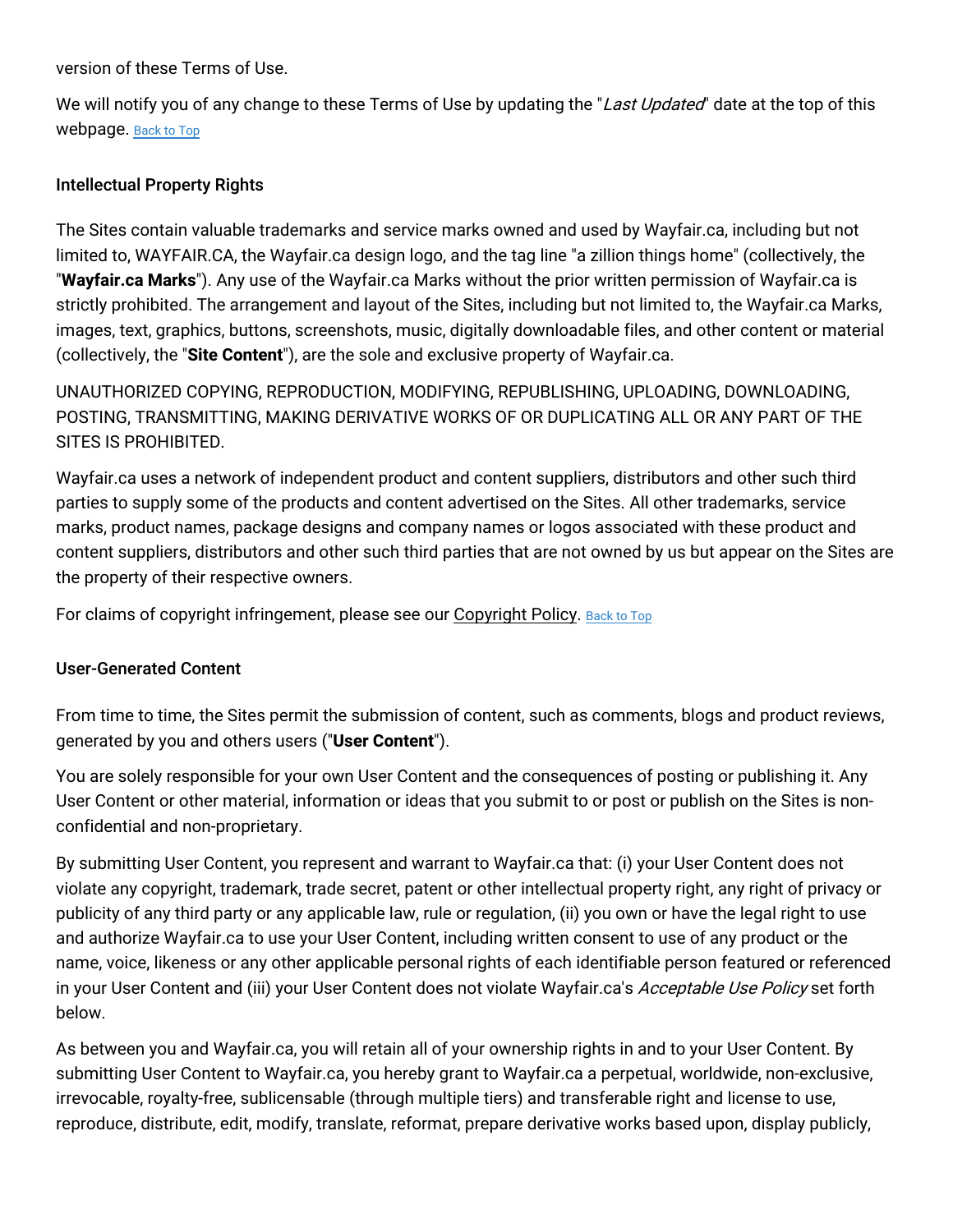perform publicly and otherwise exploit (including but not limited to over the Internet, broadcast television or any other uses or media) your User Content, in whole or in part, including future rights that Wayfair.ca (or its successor) may otherwise become entitled to that do not yet exist, as well as new uses, media, means and forms of exploitation throughout the universe exploiting current or future technology yet to be developed to the maximum extent permitted by applicable law. You also waive your moral rights to the User Content, and hereby grant each user of the Sites a non-exclusive license to access your User Content through the Sites and to use, access, watch, reproduce, distribute, transmit, forward, display and perform such User Content in whole or in part, to the extent permitted by the Sites under these Terms of Use.

Wayfair.ca does not endorse any User Content or any opinion, recommendation, or advice expressed therein. Wayfair.ca reserves the right but is not obligated to monitor User Content or other content sent to or through the Sites. **Wayfair.ca has the right to refuse, remove or delete any User Content and/or to terminate any user's access to the Sites if Wayfair.ca determines, in its sole and absolute discretion, that such User Content or user violates or has violated these Terms of Use.** Wayfair.ca takes no responsibility for and expressly disclaims any and all liability in connection with User Content. [Back](#wfca-terms-top) to Top

# #WayfairCAHome Usage

BY USING #WAYFAIRCAHOME, EACH USER AGREES TO PROVIDE WAYFAIR WITH AN UNRESTRICTED, IRREVOCABLE, ROYALTY-FREE, PERPETUAL, FULLY PAID-UP, TRANSFERABLE, WORLDWIDE LICENSE TO USE THE UPLOADED IMAGE(S) IN ANY AND ALL MARKETING MATERIALS, ON SPONSOR'S WEBSITES, AND THROUGH ALL SOCIAL MEDIA CHANNELS. EACH USER REPRESENTS AND WARRANTS THAT UPLOADED IMAGES DO NOT INFRINGE THE INTELLECTUAL PROPERTY RIGHTS OF ANY THIRD PARTY, INCLUDING, BUT NOT LIMITED TO, COPYRIGHTS AND TRADEMARK RIGHTS. [Back](#wfca-terms-top) to Top

#### Acceptable Use Policy

By submitting User Content and otherwise using the Sites, you agree not to: (i) submit any User Content that is protected by or otherwise subject to any third party intellectual property or proprietary rights (including any privacy and publicity rights) unless you own or have permission from the rightful owner of such rights to post such User Content and to grant Wayfair.ca all of the rights granted herein; (ii) upload, post, e-mail or otherwise transmit any content that is unlawful, harmful, threatening, abusive, harassing, tortious, defamatory, vulgar, obscene, libelous, hateful or racially, ethnically or otherwise objectionable; (iii) use the Sites to harm any person or entity, including Wayfair.ca; (iv) impersonate any person or entity, including but not limited to, a representative of Wayfair.ca, or falsely state or otherwise misrepresent your affiliation with a person or entity; (v) forge headers or otherwise manipulate identifiers in order to disguise the origin of any content transmitted to or through the Sites; (vi) upload, post, e-mail or otherwise transmit any unsolicited or unauthorized advertising, promotional materials, junk mail or any other form of solicitation; (vii) upload, post, e-mail or otherwise transmit any content that contains computer viruses or other computer code, files or programs that interrupt, destroy or limit the functionality of the Sites or any other computer software or hardware or telecommunications equipment; (viii) intentionally or unintentionally violate any applicable local, provincial/territorial, national or international laws, rules or regulations, including but not limited to those promulgated by the U.S. Federal Trade Commission, U.S. Securities and Exchange Commission; (ix) collect, store or use personal information about other users of the Sites without their consent; (x) use the Sites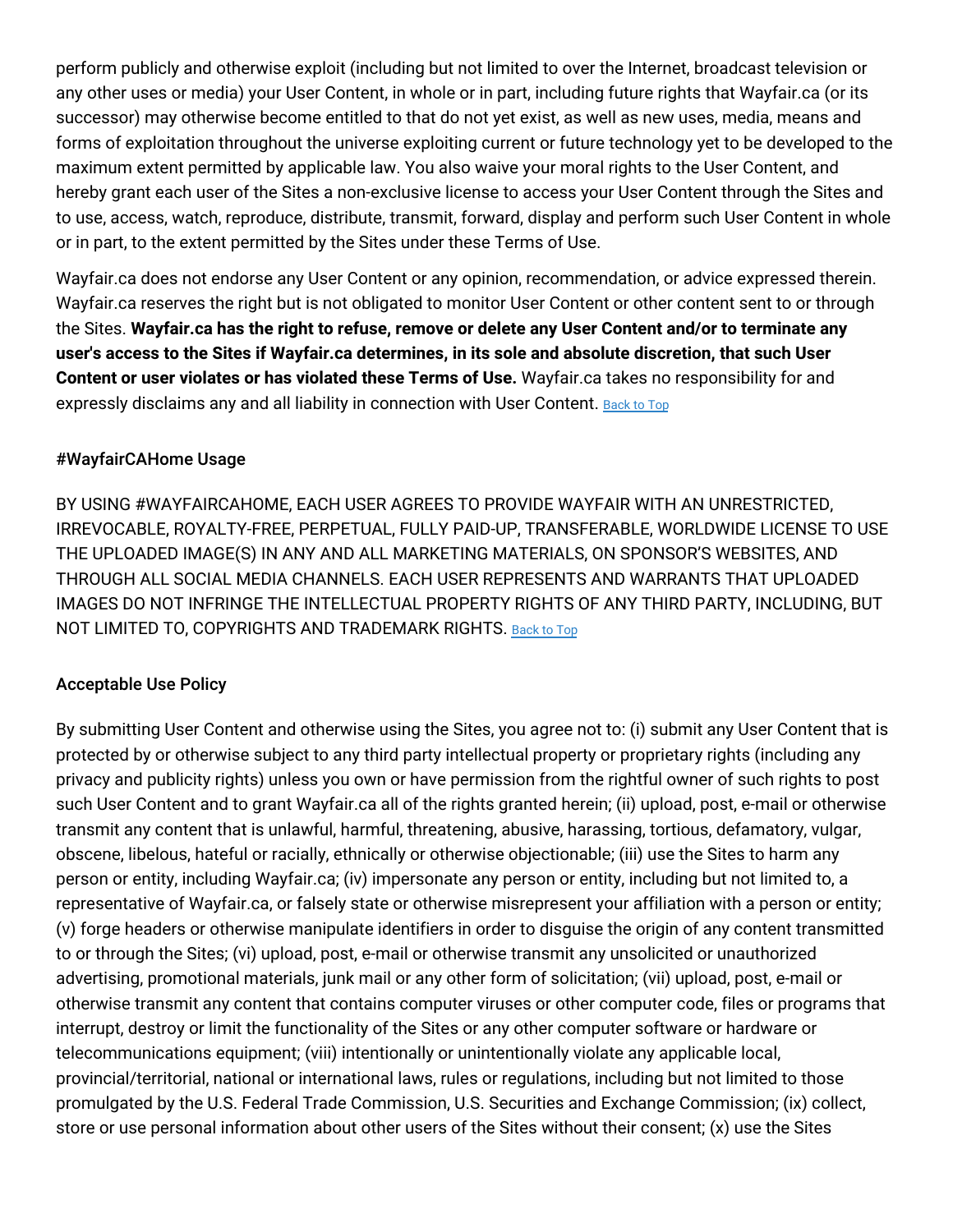(including through submission of User Content) to disparage or make unsubstantiated claims about any person, third party or its/their products or services; (y) use any of the Sites in any manner that could overburden or impair any of the Sites or the networks or systems connected to the Sites; and/or (z) use any device, software or instrumentality to interfere with the proper working of the Sites or disobey any requirements, procedures, policies or regulations of networks connected to the Sites.

You also agree that you will not violate or attempt to violate the security of the Sites. Violations of system or network security may result in civil or criminal liability. Wayfair.ca reserves the right to investigate occurrences which may involve such violations and may involve and cooperate with, law enforcement authorities in prosecuting users who have participated in such violations. [Back](#wfca-terms-top) to Top

# **Order Acceptance**

The receipt of an order number or an email order confirmation does not constitute the acceptance of an order or a confirmation of an offer to sell. Wayfair.ca reserves the right, without prior notification, to limit the order quantity on any item and/or to refuse service to any customer. Verification of information may be required prior to the acceptance of an order. Certain orders constitute improper use of the Sites and the Wayfair.ca Rewards Program described below. Wayfair.ca reserves the right, at its sole discretion, to refuse or cancel any order for any reason. Your account may also be restricted or terminated for any reason, at Wayfair.ca's sole discretion. [Back](#wfca-terms-top) to Top

# **Our Products and Prices**

Prices and availability of products on the Site are subject to change without notice. The price of the product will be as shown on the order pages when you place your order. Errors will be corrected when discovered and Wayfair.ca reserves the right to revoke any stated offer and to correct any error, inaccuracy, or omission (including after an order has been submitted). We do not price match. Promotional codes can only be applied during purchase. Customer Service will be unable to honor any promotional code adjustments post-order. When we use the Wayfair's Choice badge on a product listing on our Site, it represents a shortlist of highly-rated, well-priced products we know customers love. [Back](#wfca-terms-top) to Top

# Wayfair.ca Rewards Program

The Wayfair.ca Rewards Program (the "Rewards Program") is exclusively for users of the Sites who have registered for the Rewards Program in accordance with the directions set forth below and on the Sites. When you make a qualifying purchase at any of the Sites designated as participating sites by Wayfair.ca from time to time (the "Participating Sites"), you will have the opportunity to earn Wayfair.ca "Rewards Dollars" equal to three percent (3%) of the net amount paid for the qualifying purchase. Rewards Dollars may be applied to future purchases at the Participating Sites in accordance with these Terms of Use. Please click [here](https://terms.wayfair.io/en-CA#wfca-rewards) for complete Rewards Program details, as may be in effect from time to time and which are incorporated herein by reference. [Back](#wfca-terms-top) to Top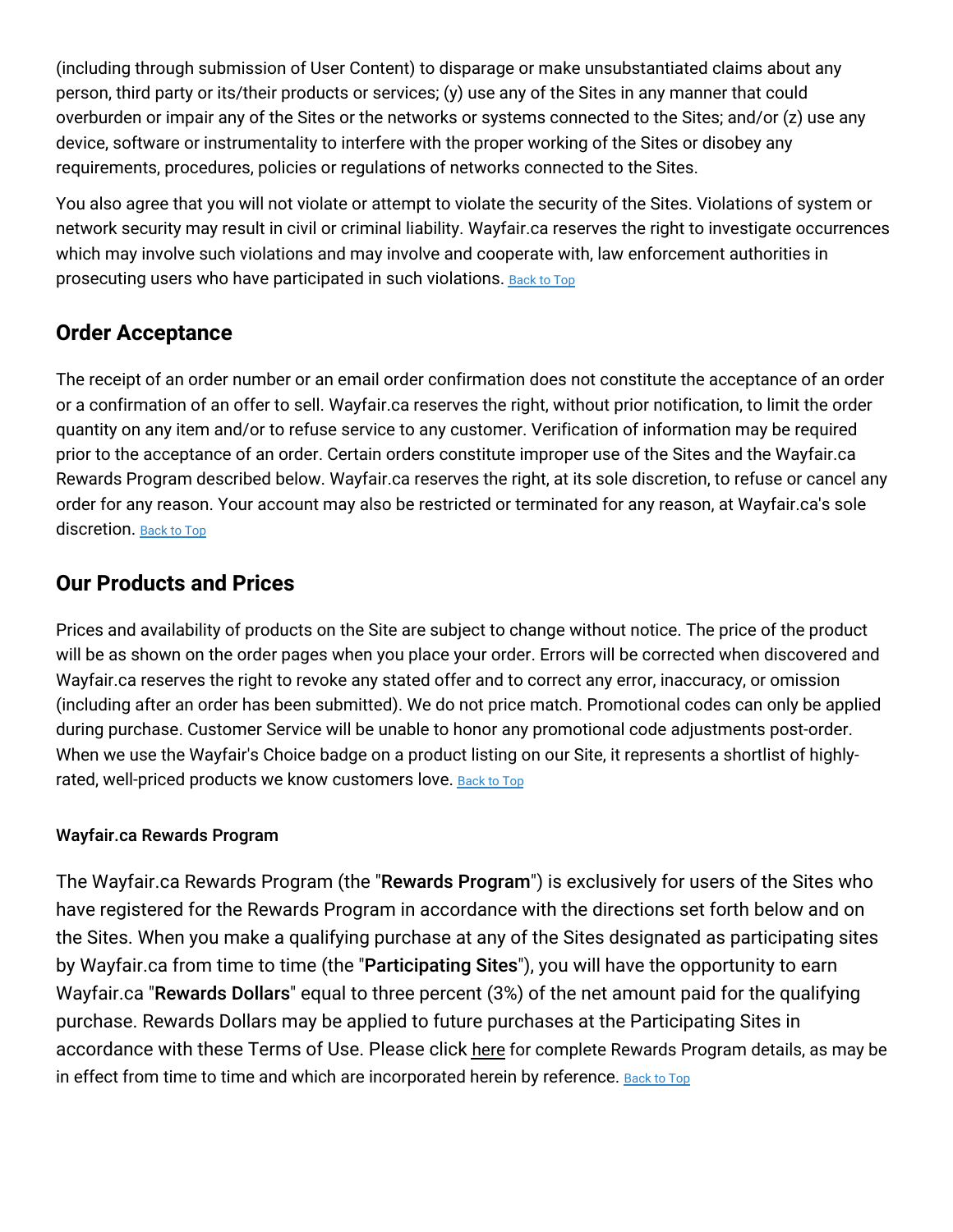#### Links to Other Websites

The Sites may contain links to third-party websites ("Other Sites") that are not under Wayfair.ca's control. Wayfair.ca makes no claim and accepts no responsibility regarding the quality, nature or reliability of the Other Sites that are accessible by hyperlinks from the Sites or link to the Sites. Wayfair.ca provides these links to you as a convenience and the inclusion of any link does not imply endorsement by Wayfair.ca of Other Sites or any association with the operators of such Other Sites. You are responsible for viewing and abiding by the privacy statements and terms of use posted at any third-party sites. [Back](#wfca-terms-top) to Top

# Mobile Devices and Mobile Applications

If you use a mobile device to access pages of the Sites optimized for viewing via a mobile device, opt in to receive SMS (text messages) from Wayfair.ca (as/when available) or using a mobile application, the following additional terms and conditions ("**Mobile Terms**") also apply to you. Your access to the Sites via your mobile device or use of a mobile application confirms your agreement to these Mobile Terms, as well as the rest of the Terms of Use.

You agree that you are solely responsible for all message and data charges that apply to use of your mobile device to access the Sites or use of a mobile application. All such charges are billed by and payable to your mobile service provider. Please contact your participating mobile service provider for pricing plans, participation status and details. You understand that wireless through Wi-Fi or a participating mobile service provider may not be available in all areas at all times and may be affected by product, software, coverage or other service changes made by your mobile service provider or otherwise. Additional terms and conditions may apply to your use of a mobile application, based on the type of mobile device on which you install and use the mobile application. [Back](#wfca-terms-top) to Top

# Communications with Wayfair.ca

For all communications made to or with Wayfair.ca, including but not limited to feedback, questions, comments, suggestions and the like: (i) you will have no right to confidentiality in your communications and Wayfair.ca will have no obligation to protect your communications from disclosure; and (ii) Wayfair.ca will be free to use any ideas, concepts, know-how, content or techniques contained in your communications for any purpose whatsoever, including, but not limited to, the development, production and marketing of products and services that incorporate such information. [Back](#wfca-terms-top) to Top

#### Indemnity

You agree to indemnify and hold Wayfair.ca and its agents and licensors harmless from any claim or demand, including reasonable attorneys' fees, made by any third party due to or arising out of (i) your use of the Sites, including any User Content you submit, post to or transmit through the Sites, (ii) your violation of these Terms of Use or (iii) your violation of any rights of another user. [Back](#wfca-terms-top) to Top

#### Disclaimer of Warranties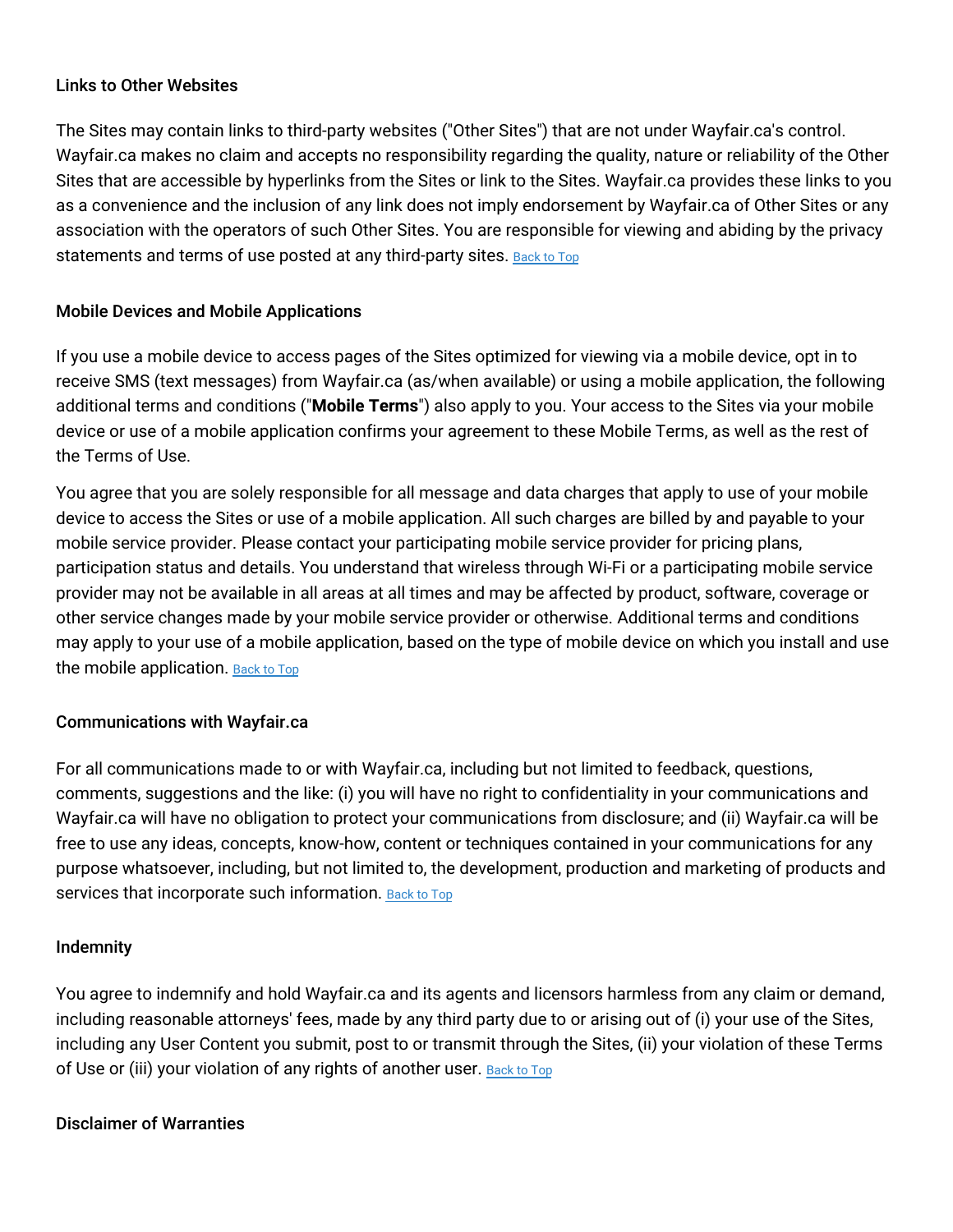Wayfair.ca intends for the information and data contained in the Sites to be accurate and reliable but since the information and data have been compiled from a variety of sources, they are provided 'AS IS' and "AS AVAILABLE". You expressly agree that your use of the Sites and any information contained therein is at your sole risk. Accordingly, to the extent permitted by applicable law, WAYFAIR.CA EXPRESSLY DISCLAIMS ALL WARRANTIES AND CONDITIONS, EXPRESS OR IMPLIED, INCLUDING WITHOUT LIMITATION, IMPLIED WARRANTIES AND CONDITIONS OF TITLE, NON-INFRINGEMENT, ACCURACY, MERCHANTABILITY AND FITNESS FOR A PARTICULAR PURPOSE, AND ANY WARRANTIES AND CONDITIONS THAT MAY ARISE FROM COURSE OF DEALING, COURSE OF PERFORMANCE OR USAGE OF TRADE. Some jurisdictions do not allow the disclaimer of warranties or conditions so such disclaimers may not apply to you. [Back](#wfca-terms-top) to Top

# Limitation of Liability

IN NO EVENT WILL WAYFAIR.CA OR ITS OFFICERS, MANAGERS, MEMBERS, EMPLOYEES, AGENTS, SUCCESSORS, SUBSIDIARIES, DISTRIBUTORS, AFFILIATES OR THIRD PARTIES PROVIDING INFORMATION ON THIS SITE OR VIA OTHER CHANNELS, INCLUDING BUT NOT LIMITED TO PHONE AND EMAIL, BE LIABLE TO ANY USER OF THE SITES OR ANY OTHER PERSON OR ENTITY FOR ANY DIRECT, INDIRECT, SPECIAL, INCIDENTAL, PUNITIVE, CONSEQUENTIAL OR EXEMPLARY DAMAGES (INCLUDING, BUT NOT LIMITED TO, DAMAGES FOR LOSS OF PROFITS, LOSS OF DATA OR LOSS OF USE) ARISING OUT OF THE USE OR INABILITY TO USE THE SITES OR ANY INFORMATION CONTAINED THEREIN, INCLUDING USER CONTENT, WHETHER BASED UPON WARRANTY, CONTRACT, TORT, OR OTHERWISE, EVEN IF WAYFAIR.CA HAS BEEN ADVISED OF OR SHOULD HAVE KNOWN OF THE POSSIBILITY OF SUCH DAMAGES OR LOSSES.

You hereby acknowledge that the preceding limitation on liability will apply to all content, merchandise and services available through the Sites or other channels. Because some jurisdictions do not allow the exclusion or limitation of liability for consequential or incidental damages, in such jurisdictions liability is limited to the fullest extent permitted by law. Regardless of the previous paragraphs, if Wayfair.ca is found to be liable, our liability to you or to any third party is limited to the greater of (a) the amount in dispute not to exceed the total amount which you paid to us in the twelve (12) months prior to the action giving rise to the liability or (b) CAD \$100.

Regardless of the previous paragraphs, if Wayfair.ca is found to be liable, our liability to you or to any third party is limited to the greater of (a) the amount in dispute not to exceed the total amount which you paid to us in the twelve (12) months prior to the action giving rise to the liability or (b) \$100. [Back](#wfca-terms-top) to Top

# Legal Disputes

The validity, interpretation, construction, and performance of these Terms of Use shall be governed by the laws of Ontario, without giving effect to its principles of conflict of laws.

EXCEPT WHERE PROHIBITED BY LAW, WHICH MAY INCLUDE THE PROVINCE OF QUÉBEC, YOU AND WAYFAIR.CA AGREE TO GIVE UP ANY RIGHTS TO LITIGATE CLAIMS IN A COURT OR BEFORE A JURY OR TO PARTICIPATE IN A CLASS ACTION OR REPRESENTATIVE ACTION WITH RESPECT TO A CLAIM. OTHER RIGHTS THAT YOU WOULD HAVE IF YOU WENT TO COURT, SUCH AS ACCESS TO DISCOVERY, ALSO MAY BE UNAVAILABLE OR LIMITED IN ARBITRATION.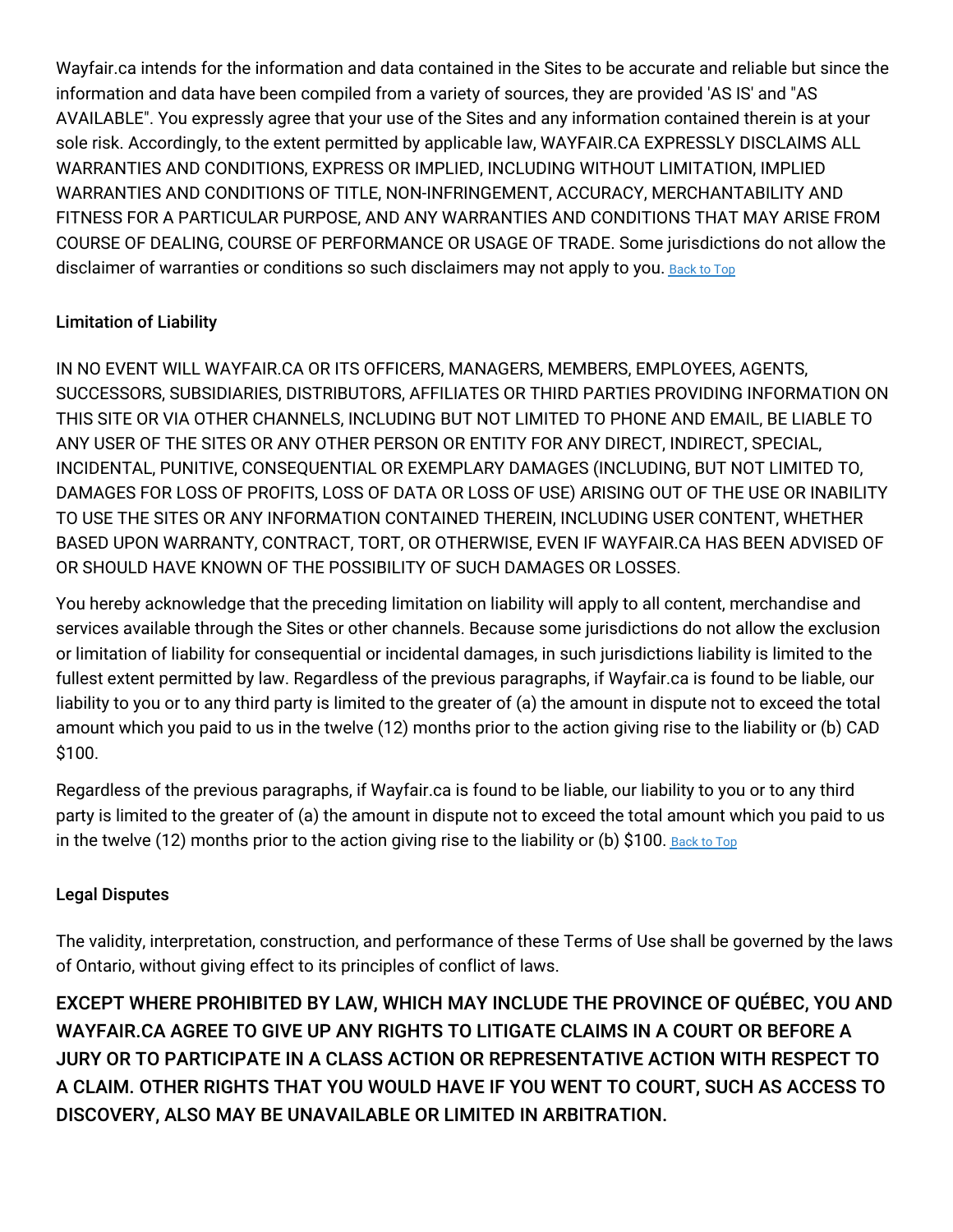EXCEPT WHERE PROHIBITED BY LAW, WHICH MAY INCLUDE THE PROVINCE OF QUÉBEC, any controversy, claim or dispute arising out of, relating to, or in respect of these Terms, including their negotiation, validity, existence, breach, termination, construction or application, or the rights, duties or obligations of any party, or the rights, duties or obligations of any party derived from or associated with these Terms (a "Dispute"), shall be referred to and determined by a single arbitrator in a final and binding arbitration administered by under the rules of ADR Institute of Canada, Inc.'s Arbitration Rules. If the parties have not agreed upon the arbitrator within 14 days, the parties shall ask the ADR Institute of Canada, Inc. to appoint a single arbitrator. The seat of the arbitration shall be the same as the provincial or territorial law governing these Terms. The arbitration shall be heard in the capital of the seat, unless the parties agree otherwise. The costs and expenses of the arbitrator shall be shared equally between the parties. A party to the arbitration has no right of appeal from any award of the Arbitrator, whether characterized as final, interim, interlocutory or partial. All Disputes referred to arbitration (including the scope of the agreement to arbitrate, the law relating to the enforcement of the agreement to arbitrate, any relevant limitation periods, the law governing the procedure of the arbitration, the law relating to available remedies, set-off claims and conflict of laws rules) shall be governed by the law of the seat, and each party hereby irrevocably consents to venue in the capital of the seat, and to the jurisdiction of competent courts in the capital of the seat for all litigation that may be brought, subject to the requirements for arbitration hereunder, with respect to the terms of, and the transactions and relationships contemplated by, these Terms. Notwithstanding this provision, a party to these Terms may take such steps as are permitted or required to enforce an award made by an arbitrator. The existence of the arbitration and any element of the arbitration, including any award, shall be confidential and shall be subject to the provisions of Section 3 (Confidentiality) of these Terms. The deemed undertaking rule in shall apply. No document or other evidence or information prepared for or produced by or on behalf of any party to the arbitration shall be disclosed to any non-party to the arbitration. EACH PARTY HEREBY EXPRESSLY WAIVES ANY RIGHT TO A TRIAL BY JURY IN ANY ACTION OR PROCEEDING BROUGHT BY OR AGAINST EITHER PARTY IN CONNECTION WITH THESE TERMS. You agree that you will not contest venue, and you waive any rights that you may have to initiate, transfer, or change the venue of any litigation arising from or related to these Terms. [Back](#wfca-terms-top) to Top

# **Termination**

Your ability to access and use the Sites remains in effect until terminated in accordance with these Terms of Use. You agree that Wayfair.ca, in its sole discretion, may terminate your account and your use of the Sites and may remove and delete your User Content if Wayfair.ca believes that you have violated or acted inconsistently with these Terms of Use or for any other reason. Wayfair.ca also may in its sole discretion and at any time discontinue providing the Sites, or any part thereof, with or without notice. You agree that any termination of your access to the Sites may be effected without prior notice and you acknowledge and agree that Wayfair.ca may bar any further access to the Sites. Further, you agree that Wayfair.ca will not be liable to you or any thirdparty for any termination of access to the Sites.

You may terminate your account by sending a letter stating your intention to Wayfair LLC, 4 Copley Place, Floor 7, Boston, MA 02116, Attn:Service or an email to service@wayfair.ca, with the subject line "Termination Request".

The provisions of the Intellectual Property Rights, User-Generated Content, Acceptable Use Policy, Disclaimer of Warranties, Indemnity, Limitation of Liability, Legal Dispute sections, together with and any other rights and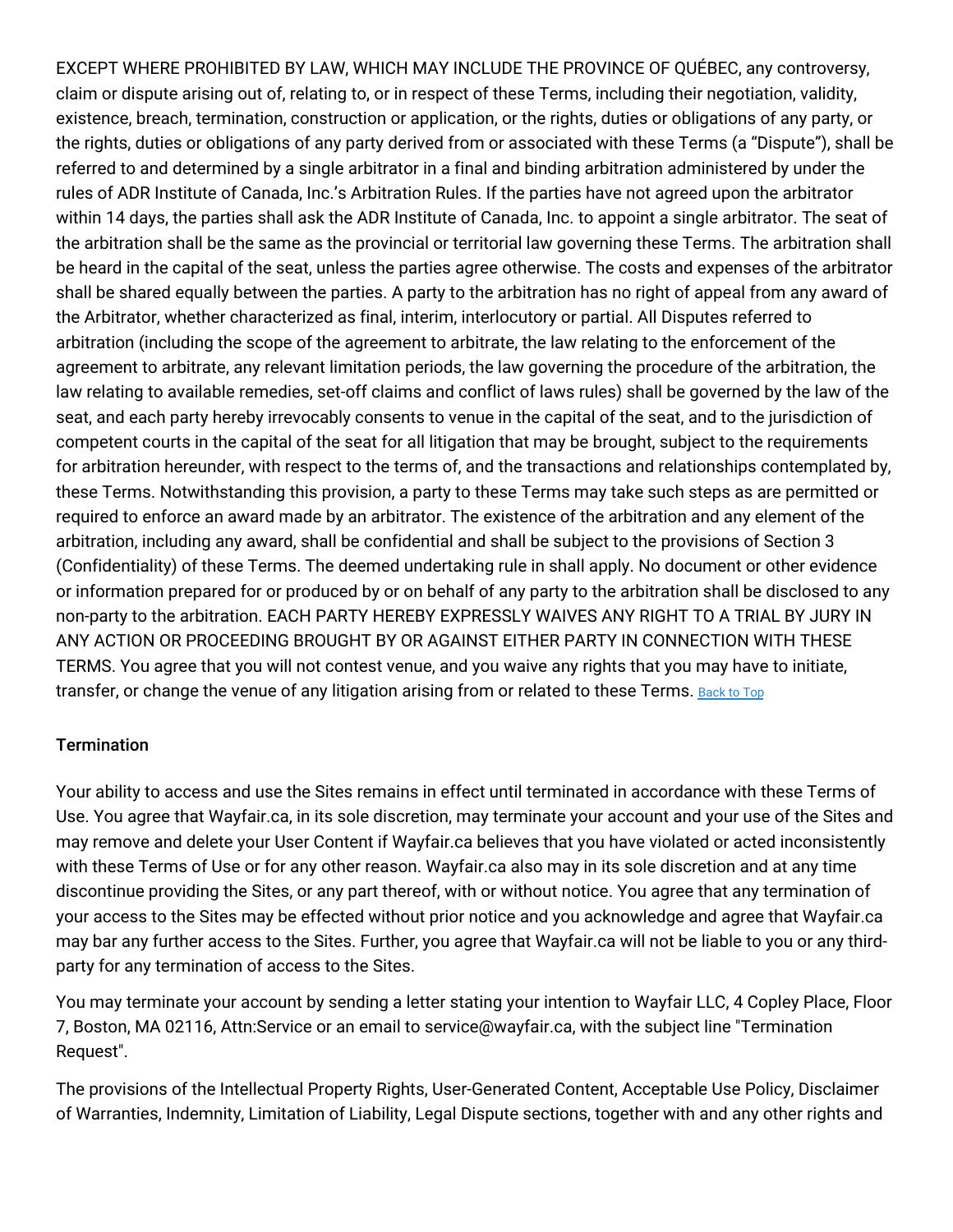obligations which by their nature are reasonably intended to survive such termination, will survive any termination of these Terms of Use. [Back](#wfca-terms-top) to Top

#### Right to Access

YOU MUST BE AT LEAST AGE 13 TO USE THE SITES. By using the Sites, you affirm that you are over age 13. If you are under age 13, you may not access or use the Sites.

IF YOU ARE A PARENT OR GUARDIAN THAT PROVIDES CONSENT TO YOUR TEENAGER'S REGISTRATION WITH AND USE OF THE SITES, YOU AGREE TO BE BOUND BY THESE TERMS IN RESPECT OF SUCH TEENAGER'S USE OF THE SITES. [Back](#wfca-terms-top) to Top

# **Outages**

Wayfair.ca periodically schedules system downtime for the Sites for maintenance and other purposes. Unplanned system outages also may occur. You agree that Wayfair.ca has no responsibility and is not liable for: (a) the unavailability of any of the Sites; (b) any loss of data, information or materials caused by such system outages; (c) the resultant delay, mis-delivery or non-delivery of data, information or materials caused by such system outages; or (d) any outages caused by any third parties, including without limitation any companies or servers hosting any of the Sites, any Internet service providers or otherwise. [Back](#wfca-terms-top) to Top

#### Jurisdictional Issues

The Sites are operated by Wayfair.ca from its offices in Boston, Massachusetts, USA. The Sites are intended for users who reside in Canada. Wayfair.ca makes no representations, warranties or conditions that the Sites or any materials contained in them are valid, appropriate or available for use outside of Canada. If you access and use the Sites outside Canada, you do so at your own risk and are responsible for compliance with applicable local laws. Wayfair.ca reserves the right to limit the availability of the Sites and/or the provision of any service, program or other product described thereon to any person, geographic area or jurisdiction, at any time and in our sole discretion. Any software on the Sites is subject to United States and Canadian export controls and may not be downloaded or otherwise exported or re-exported: (a) into (or to a national or resident of) Cuba, Iraq, Libya, North Korea, Iran, Syria or any other country to which the United States has embargoed goods or which is subject to other applicable U.S. or Canadian trade sanctions; or (b) to anyone on the U.S. Treasury Department's list of Specially Designated Nationals or the U.S. Commerce Department's Table of Deny Orders. By downloading or using any software from the Sites, you represent and warrant that you are not located in, under the control of, or a national or resident of any such country or on any such list. [Back](#wfca-terms-top) to Top

# General Information

No waiver of any provision or any breach of this Agreement will constitute a waiver of any other provisions or any other or further breach. In the event that any provision of this Agreement will be illegal or otherwise unenforceable, such provision will be severed, and the balance of the Agreement will continue in full force and effect. These Terms of Use set forth the entire Agreement between you and Wayfair.ca with respect to use of the Sites and supersede any prior agreements between you and Wayfair.ca relating to such subject matter.